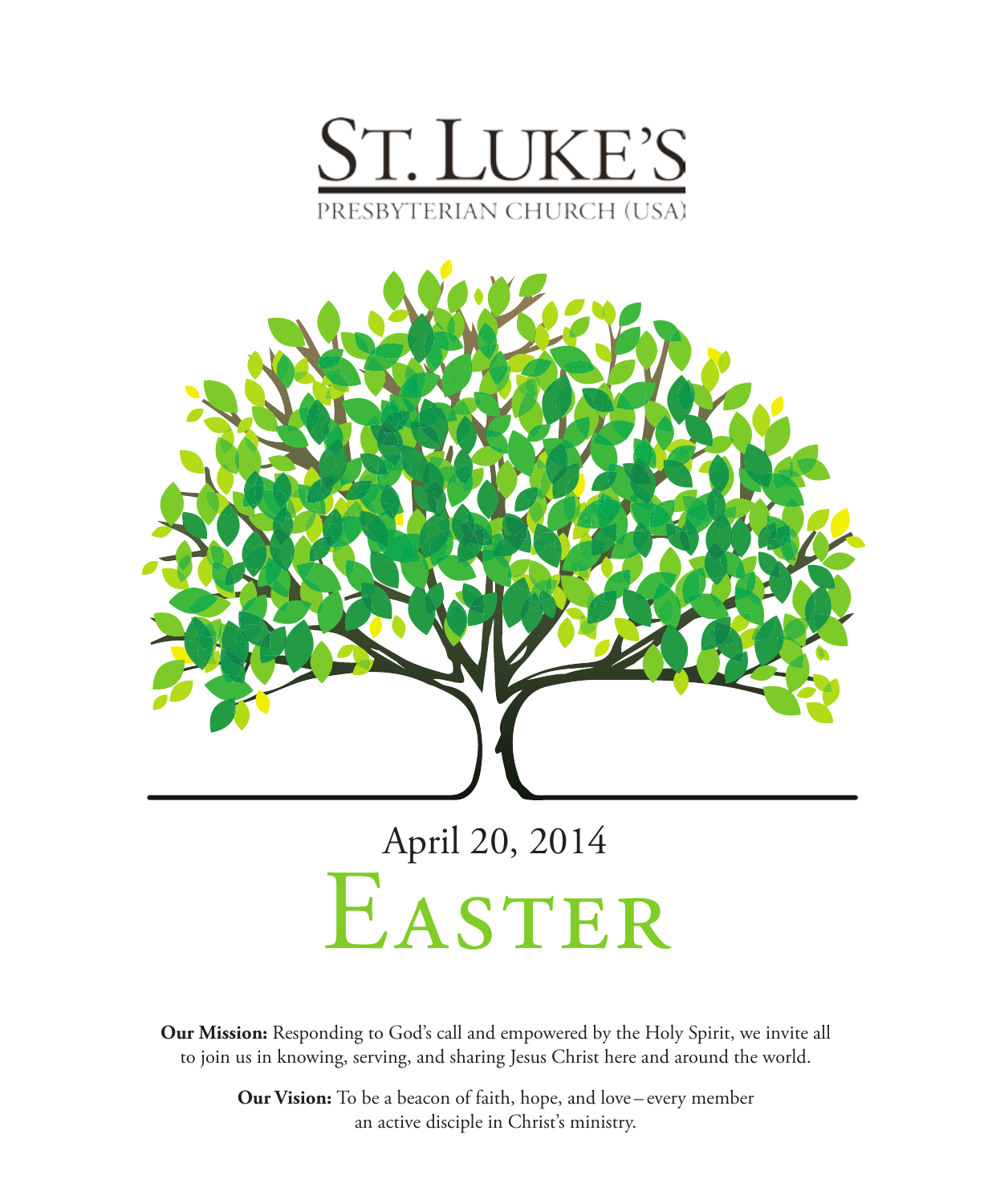

# St. Luke's

PRESBYTERIAN CHURCH (USA) 1978 Mt. Vernon Road Dunwoody, Georgia 30338-4617 770-393-1424 www.slpres.org

8:30 a.m. Chapel Communion Service 9:30 a.m. Sunday School 11:00 a.m. Sanctuary Worship Service *Nursery provided for all services and Sunday School*

> Office Hours: Mon. - Fri., 8:30 a.m. - 4:30 p.m.

Dr. Jason Whitener, Pastor Rev. Shannon Dill, Associate Pastor Rev. Phil Brown, Associate Pastor Dr. E. Moss Robertson, Pastor Emeritus



**That All May Worship:** St. Luke's strives to be a welcoming church for all. Assistive hearing devices, large print hymnals, large print bulletins and pew cushions are available. Please contact an usher for further assistance.

**Parents:** During the worship service, if necessary, the parlor is a comfortable place to be with your child and still see the service. Children's Worship Notebooks and activity sheets are available for all ages on the shelves in the Narthex (Sanctuary lobby). An usher can assist you.

For your convenience, there is a **Family Restroom** located in the hallway of the administrative offices, on the first floor, near the main lobby.

April 20, 2014 • Easter Liturgical Color: White *White is used on days we celebrate the redemptive work of Jesus Christ, such as Christmas, Easter and Communion Sundays.*

*The Red Rose on the pulpit is in honor of the birth of Collier Wiley Fitch, born April 2nd to Charissa & Brannon Fitch and older sister Harper Fitch.*

### Serving Today

| 8:30/11:00<br>Acolytes<br>Supervisor  Cathy Rice / Kelda Hearn<br>Crucifer Reagan McGurk / Christine Turnbull<br>Bible BearerAnsley Crutchfield / Elise Hearn<br>Candle Lighter Thomas Rice / Allie Hearn<br>Bell Ringer  Andrew Rice / Matthew Turnbull |
|----------------------------------------------------------------------------------------------------------------------------------------------------------------------------------------------------------------------------------------------------------|
|                                                                                                                                                                                                                                                          |
|                                                                                                                                                                                                                                                          |
|                                                                                                                                                                                                                                                          |
| Langley Perry, Paula Humer, Jay Tienken, David King                                                                                                                                                                                                      |
| 11:00 Ushers  Mary Martin, Captain;<br>Andrea Price, Bob Johnson, Jack Fields,<br>John Tienken, Billy Martin                                                                                                                                             |
| Communion Servers  Dave Elkins, Captain;<br>Sonny Jester, Carol Perry, JJ Singley,<br>Ellen & Bill Womack                                                                                                                                                |
|                                                                                                                                                                                                                                                          |
| Sound Bob Burroughs / Gordon Owens                                                                                                                                                                                                                       |
|                                                                                                                                                                                                                                                          |

## WELCOME, GUESTS!

We are delighted you are worshiping with us! Please print the requested information on the Friendship Pad and pass the Friendship Pad down the pew. If you are interested in learning more about St. Luke's or are interested in joining, please contact Jason Whitener: jasonwhitener@slpres.org or 770-393-1424, ext. 223.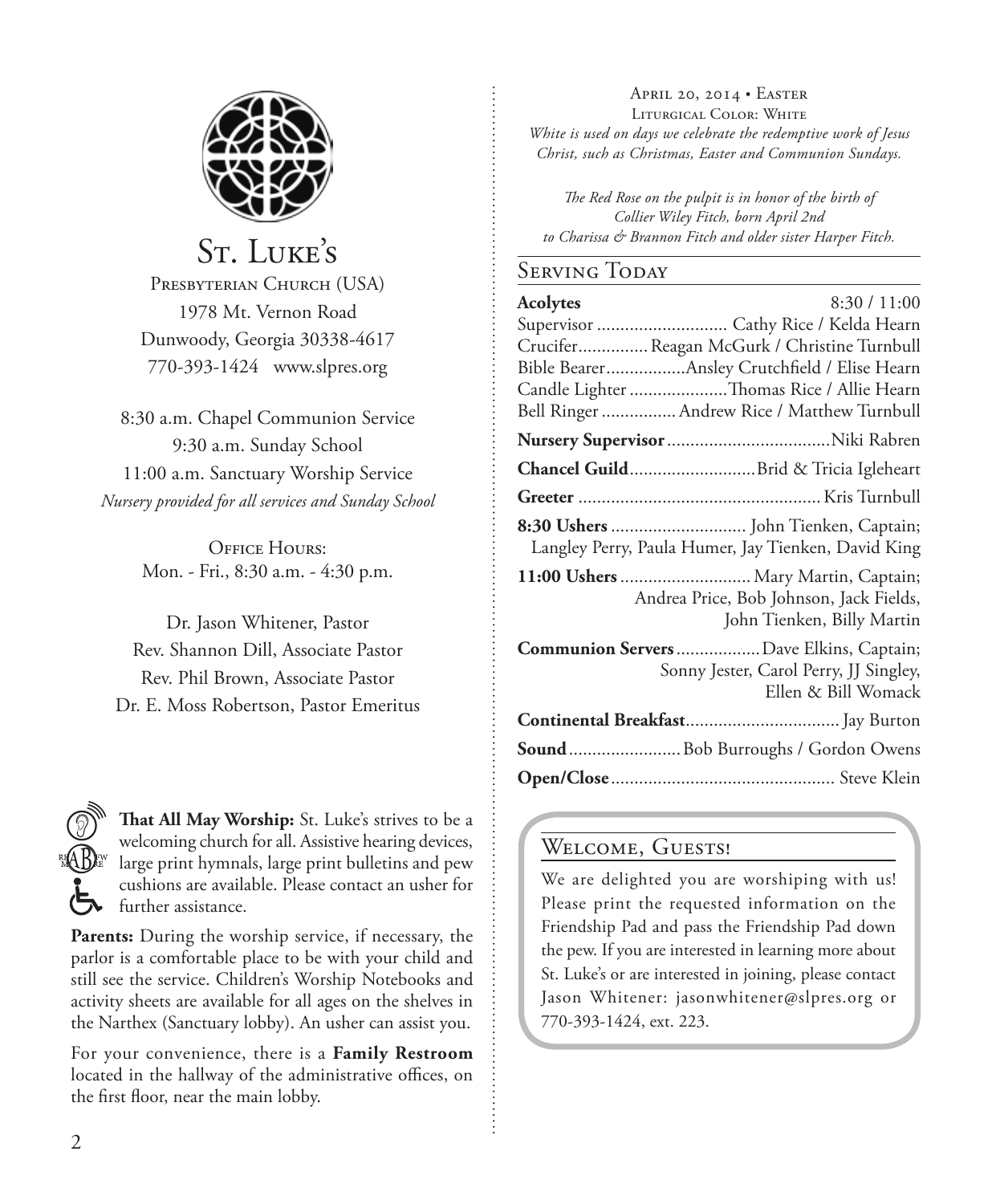## We Assemble in God's Name

## **In Preparation for Worship**

 This is indeed the day that You have made, O God, a day of gladness and rejoicing. You cause new life to burst forth with great beauty and fragrance. You adorn the creation with splendor and grandeur. You give Your people a taste of Your righteousness as we worship the Christ, the cup of new life. Be with us now as we enter the gates of Your temple, and hear us as we give You thanksgiving and praise. Amen.

### **Prelude** Brass Ouintet

Trumpet: Danny Evans, Yvonne Miller, Josh Klein / Trombone: Gil Estes, Jason Casanova

## **Call to Worship**  \*

Leader: Christ is risen!

**People: Christ is risen indeed!**

Leader: This is the day that the Lord has made;

**People: Let us rejoice and be glad in it.**

## **Celebration of Community Shannon Dill Celebration of Community** Shannon Dill

## **Invitation to Confession and Call to Prayer**  \* Leader: The Lord be with you. **People: And also with you.**

Leader: Let us pray.

## **Prayer of Confession**  \*

 **Eternal God, You have raised Jesus from the grave and crowned Him Lord of all. We confess that we have not bowed before Him or acknowledged His rule in our lives. We have gone along with the way of the world and failed to give Him glory. Forgive us and raise us from sin, that we may be Your faithful people, obeying the commands of our Lord Jesus Christ, Who rules the world and is Head of the Church, His body. Amen.**

## **Assurance of Forgiveness** \*

## **Gloria Patri** \*

 **Glory be to the Father, and to the Son, and to the Holy Ghost; As it was in the beginning, is now, and ever shall be, world without end. Amen. Amen.**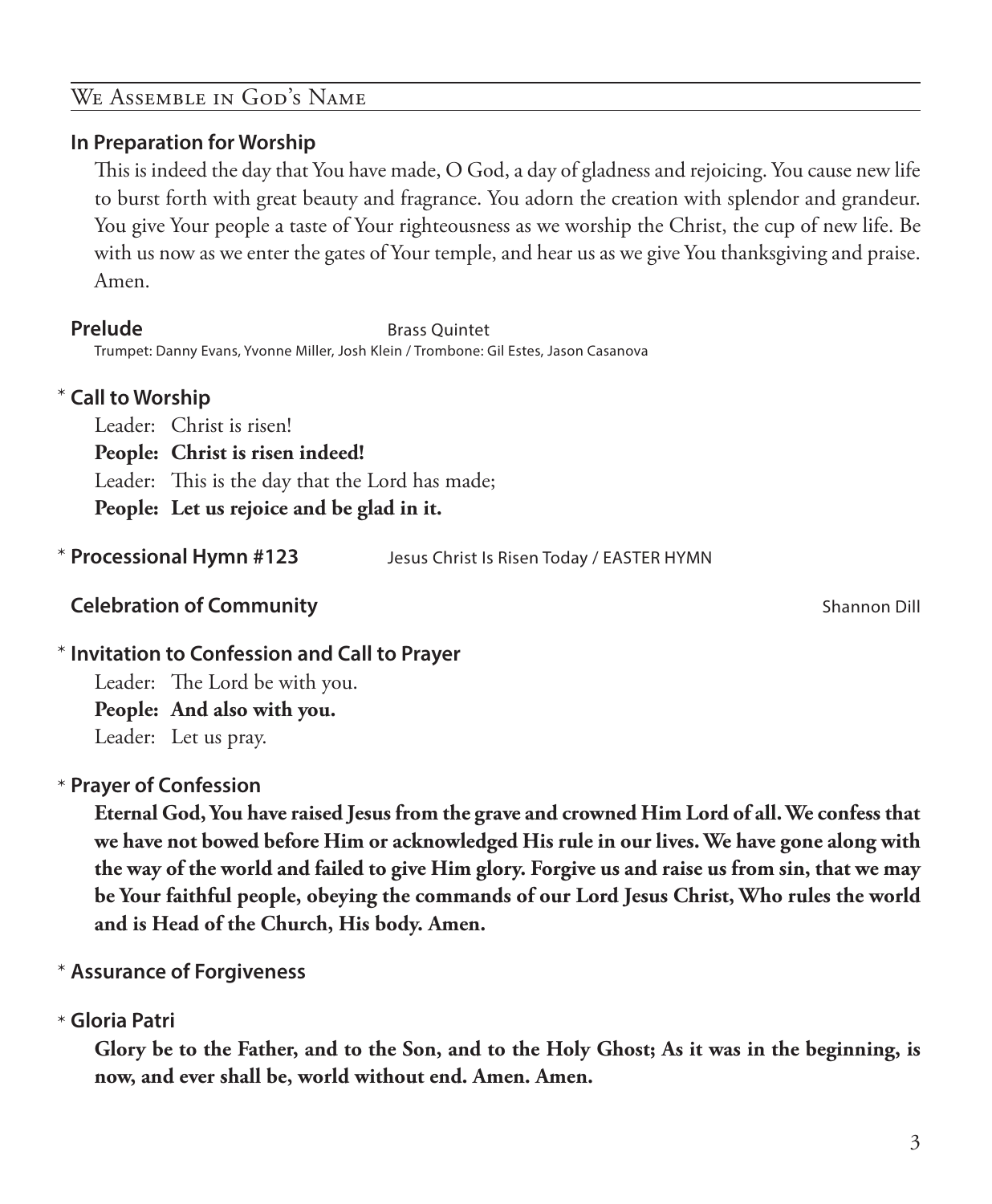**The Sacrament of Baptism** (8:30) Dustin Hays Weisberg **Phil Brown** Phil Brown

**Apostles' Creed** (8:30) \*

 **I believe in God, the Father Almighty, Maker of heaven and earth, and in Jesus Christ, His only Son our Lord; Who was conceived by the Holy Ghost, born of the Virgin Mary, suffered under Pontius Pilate; was crucified, dead, and buried; He descended into hell; the third day He rose again from the dead; He ascended into heaven, and sitteth on the right hand of God the Father Almighty; from thence He shall come to judge the quick and the dead. I believe in the Holy Ghost; the holy catholic church; the communion of saints; the forgiveness of sins; the resurrection of the body; and the life everlasting. Amen.** *(Congregation may be seated.)*

### *Following the elder's statement, the congregation shall respond:*

 **With joy and thanksgiving, we welcome you into Christ's Church, for we are all one in Christ. We promise to love and support you, to live the good news of the gospel with you, and to encourage you in knowing and following Christ.**

## We Hear God's Word Proclaimed

### **Tell Us Our Story** Shannon Dill

Children are always welcome to stay in worship. However, child care is available today for children through 1st grade.

## **Morning Prayer & The Lord's Prayer** (11:00)

 **Our Father Who art in heaven, hallowed be Thy name. Thy kingdom come, Thy will be done, on earth as it is in heaven. Give us this day our daily bread; and forgive us our debts, as we forgive our debtors; and lead us not into temptation, but deliver us from evil. For Thine is the kingdom and the power and the glory, forever. Amen.**

| <b>New Testament Reading</b>  | Matthew 28:1-10 | (8:30) Vivian Smith   |
|-------------------------------|-----------------|-----------------------|
| Leader: The Word of the Lord. |                 | (11:00) Joyce Johnson |
| People: Thanks be to God.     |                 |                       |

**Anthem** (11:00) **COL** COMERGIBLER COMERGIBLER CONDUCT ON EMMINICATE ON EMMINICATE OF CONDUCTATE OF CONDUCT ON EMMINICATE OF CONDUCT OF A LOCAL CONDUCT ON EMMINICATE OF CONDUCT ON EMMINICATE OF CONDUCT OF CONDUCT OF CONDUC *Chancel Choir and Brass* 
<sup>©</sup> 2001 The National Association of Pastoral Musicians

 Who are You who walk in sorrow down Emmaus' barren road, hearts distraught and hope defeated, bent beneath grief's crushing load? Nameless mourners, we will join you, we who also mourn our dead. We have stood by graves unyielding, eaten death's bare, bitter bread. Who is this who joins our journey, walking with us stride by stride? Unknown Stranger, can you fathom depths of grief for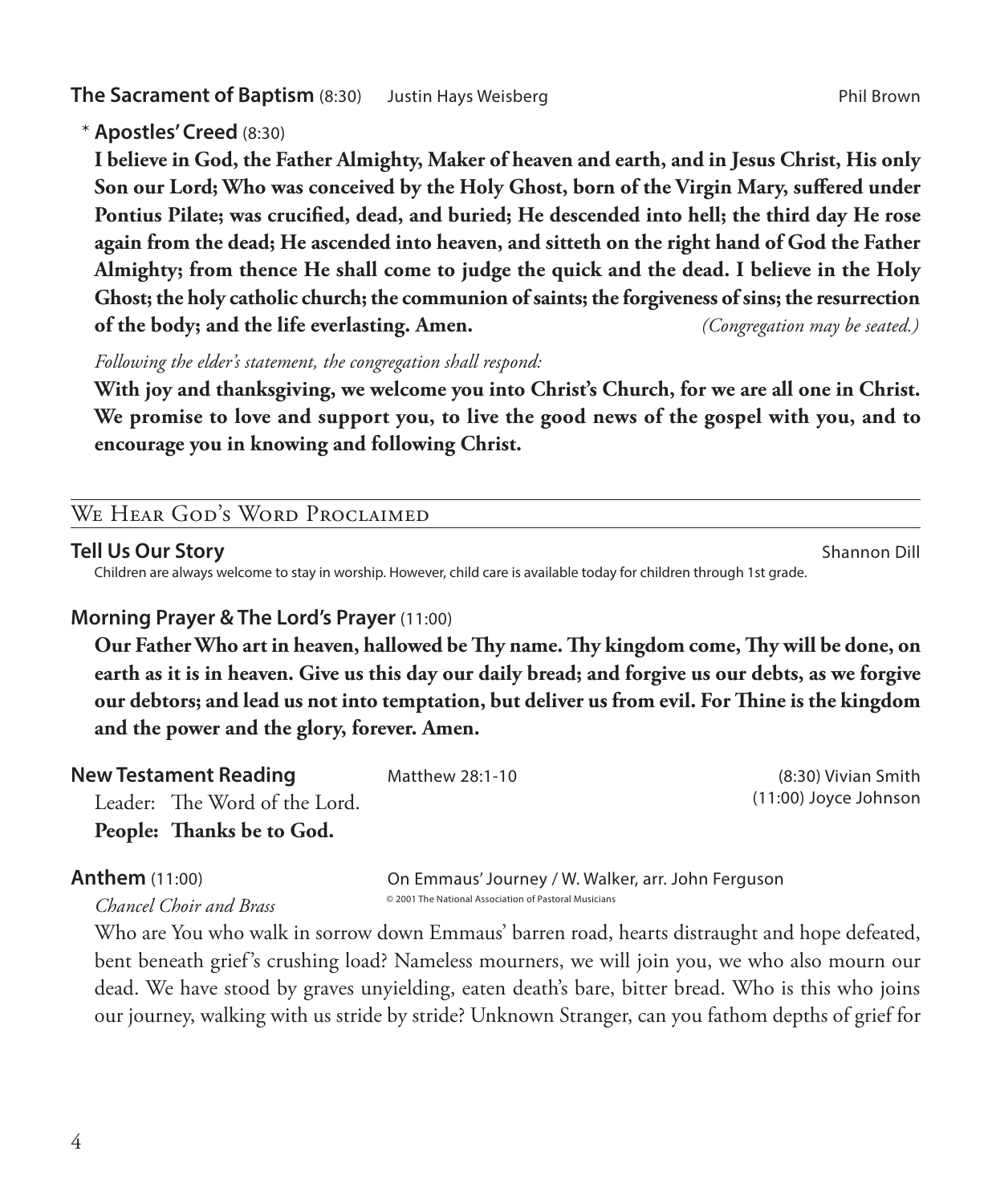one who died? Then the wonder! When we told You how our dreams to dust have turned, then You opened wide the scriptures till our hearts within us burned! Who are You? Our hearts are opened in the breaking of the bread. Christ the Victim, now the Victor, living, risen from the dead! Great Companion on our journey, still surprise us with Your grace! Make each day a new Emmaus; on our hearts Your image trace! Who are we who travel with You on our way through life to death? Women, men, the young, the aging, wakened by the Spirit's breath! At the font You claim and name us, born of water and the Word. At the table still You feed us, host us as our risen Lord! "Alleluia! Alleluia!" is the Easter hymn we sing! Take our life, our joy, our worship as the gift of love we bring. You have formed us all one people called from every land and race. Make Your church Your servant Body, sent to share Your healing grace! *Herman G. Stuempfle, Jr.*

## **New Testament Reading** Colossians 3:1-14

Leader: The Word of the Lord. **People: Thanks be to God.**

**Sermon Sermon Where Is He? Jason Whitener** 

## **Hymn** He Lives

 I serve a risen Savior, He's in the world today. I know that He is living whatever men may say. I see His hand of mercy, I hear His voice of cheer, and just the time I need Him, He's always near.

(*Refrain)* He lives, He lives, Christ Jesus lives today! He walks with me and talks with me along life's narrow way. He lives, He lives, salvation to impart! You ask me how I know He lives? He lives within my heart.

 In all the world around me I see His loving care, and though my heart grows weary I never will despair. I know that He is leading through all the stormy blast, the day of His appearing will come at last.

## *(Refrain)*

 Rejoice, rejoice, O Christian, lift up your voice and sing eternal hallelujahs to Jesus Christ the King! The hope of all who seek Him, the help of all who find, none other is so loving, so good and kind.

*(Refrain)*

**Apostles' Creed** (11:00) *see page 4* \*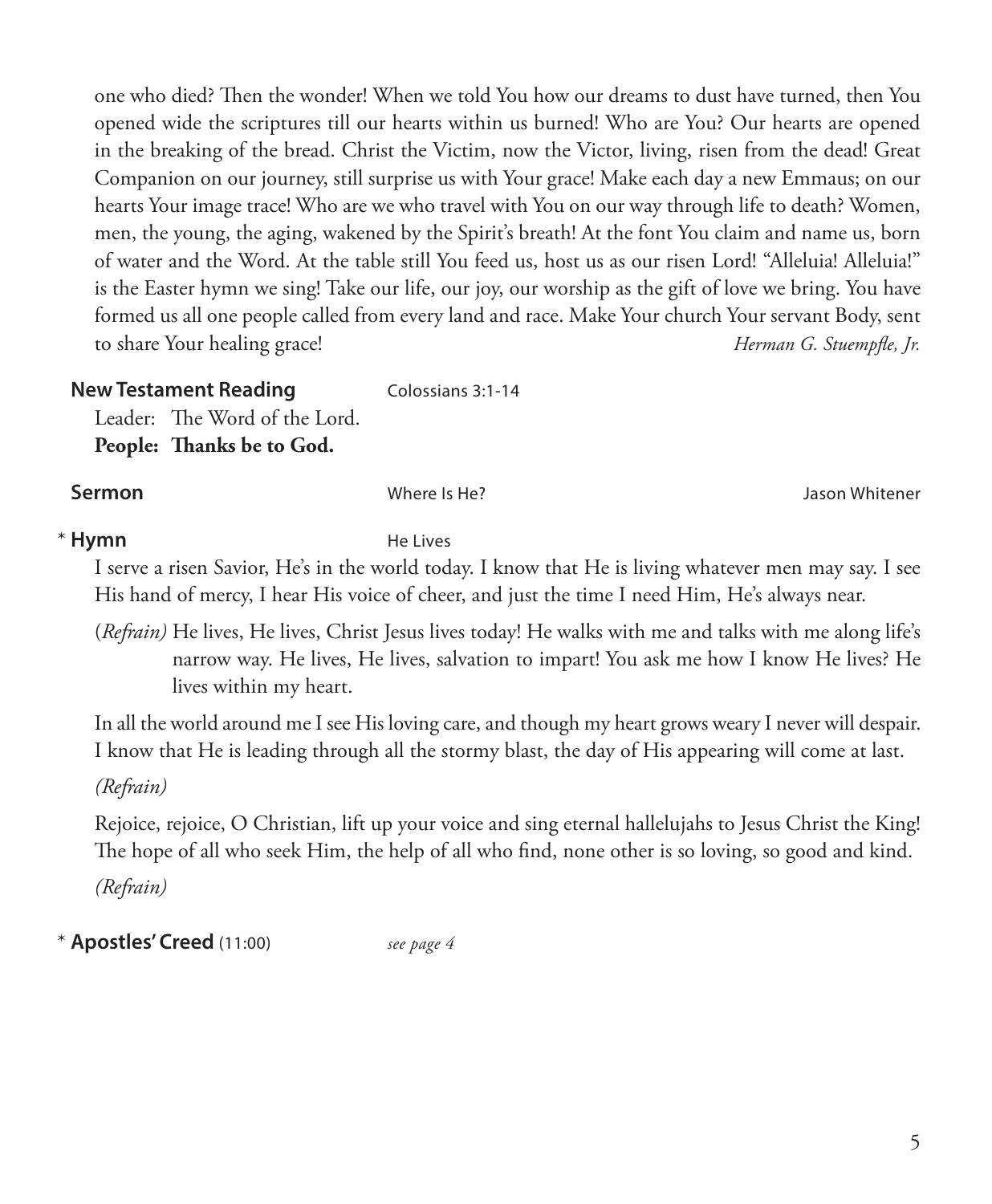## We Respond to God's Word

*Chancel Choir and Brass* © 1974 Hope Publishing Company

**Offering & Offertory** Lift High the Cross / Sidney Nicholson, arr. Todd Wilson

 Lift high the cross, the love of Christ proclaim till all the world adore his sacred name. Come, Christians, follow where our Savior trod, the Lamb victorious, Christ, the Son of God. All newborn servants of the Crucified bear on their brow the seal of Christ who died. O Lord, once lifted on the glorious tree, your death has brought us life eternally. So shall our song of triumph ever be: praise to the Crucified for victory. *George William Kitchin and Rev. Michael Robert Newbolt*

## **Doxology** \*

 **Praise God, from Whom all blessings flow; Praise Him, all creatures here below; Praise Him above ye heavenly host; Praise Father, Son and Holy Ghost. Amen.**

**Prayer of Dedication** (11:00) \*

### **The Lord's Supper** (8:30)

**The Lord's Prayer**

 **Our Father Who art in heaven, hallowed be Thy name. Thy kingdom come, Thy will be done, on earth as it is in heaven. Give us this day our daily bread; and forgive us our debts, as we forgive our debtors; and lead us not into temptation, but deliver us from evil. For Thine is the kingdom and the power and the glory, forever. Amen.**

### **Communion** *see Anthem on page 5*

Communion will be served by intinction (dipping the bread into the cup). If you would like to be served where you are sitting, please raise your hand. Everyone is invited to participate in the sacrament. Children who have discussed the sacrament with their parents and/or a pastor are welcome. The cup holds grape juice, not wine, during this service. A server with gluten-free wafers will be standing in the front for those who prefer this option.

## **Prayers of the People**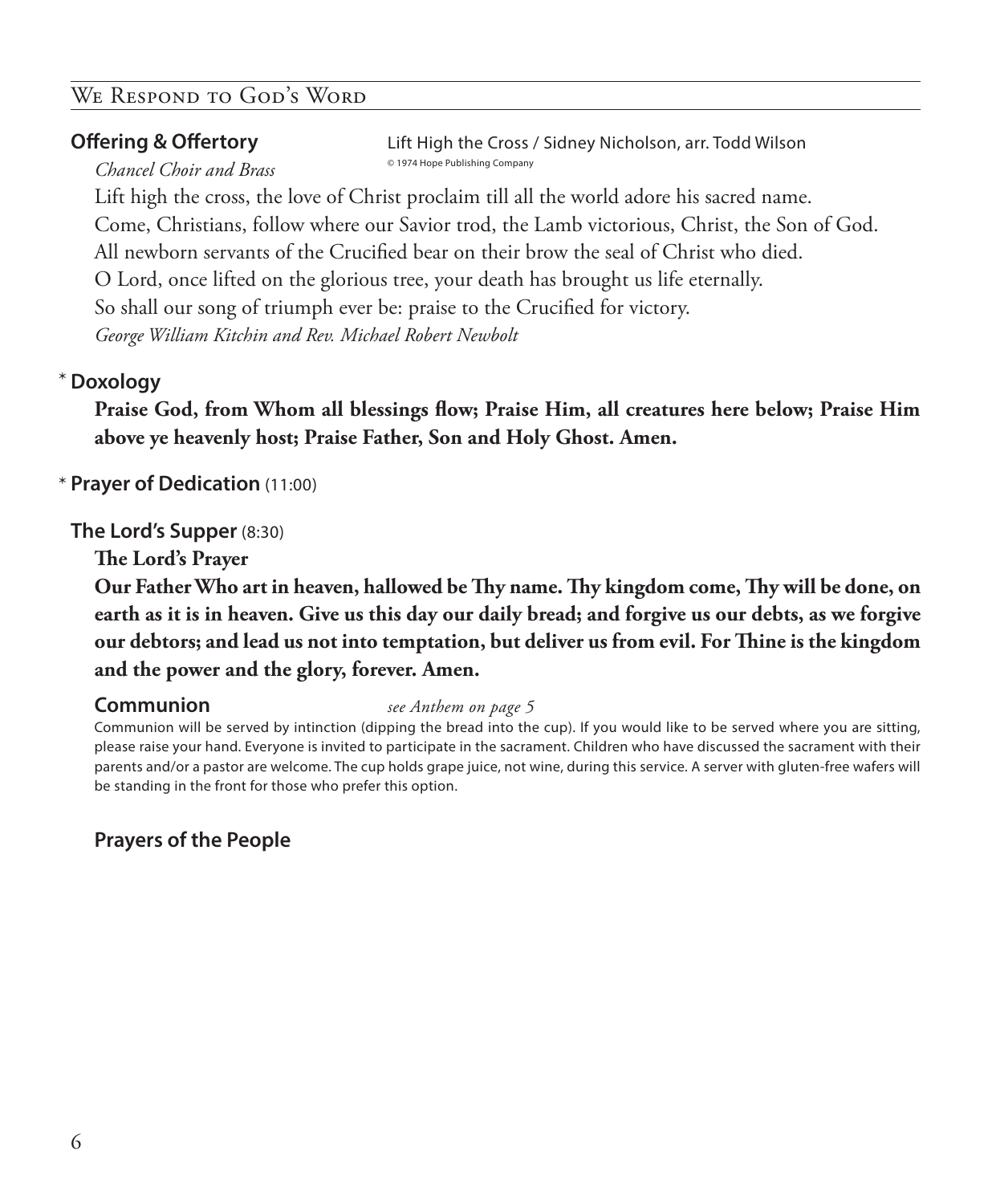## WE GO IN GOD'S NAME

| * Sending Hymn #122 | Thine is the Glory / JUDAS MACCABEUS |
|---------------------|--------------------------------------|
|---------------------|--------------------------------------|

**Anthem** "Hallelujah" from The Messiah / George F. Handel

*Chancel Choir, Brass and Congregation*

 Hallelujah! For the Lord God omnipotent reigneth. The kingdom of this world is become the kingdom of our Lord and of His Christ; And He shall reign for ever and ever, King of Kings and Lord of Lords. *(Revelation 19:6; 11:15; 19:16)*

## **Benediction** \*

\* Postlude

\* Anthem

Toccata from "Symphony No. 5" / Charles-Marie Widor

**Worship Notes:** You are invited to sing the Hallelujah Chorus at the end of the service this morning with the choir. Walk up to the choir loft during the final hymn to receive a copy of the score and find your place in the choir loft. Sopranos and Basses should stand on the left side of the loft behind the Pulpit and Altos and Tenors should stand on the right side behind the Lectern. We look forward to having you join us!

Alleluia!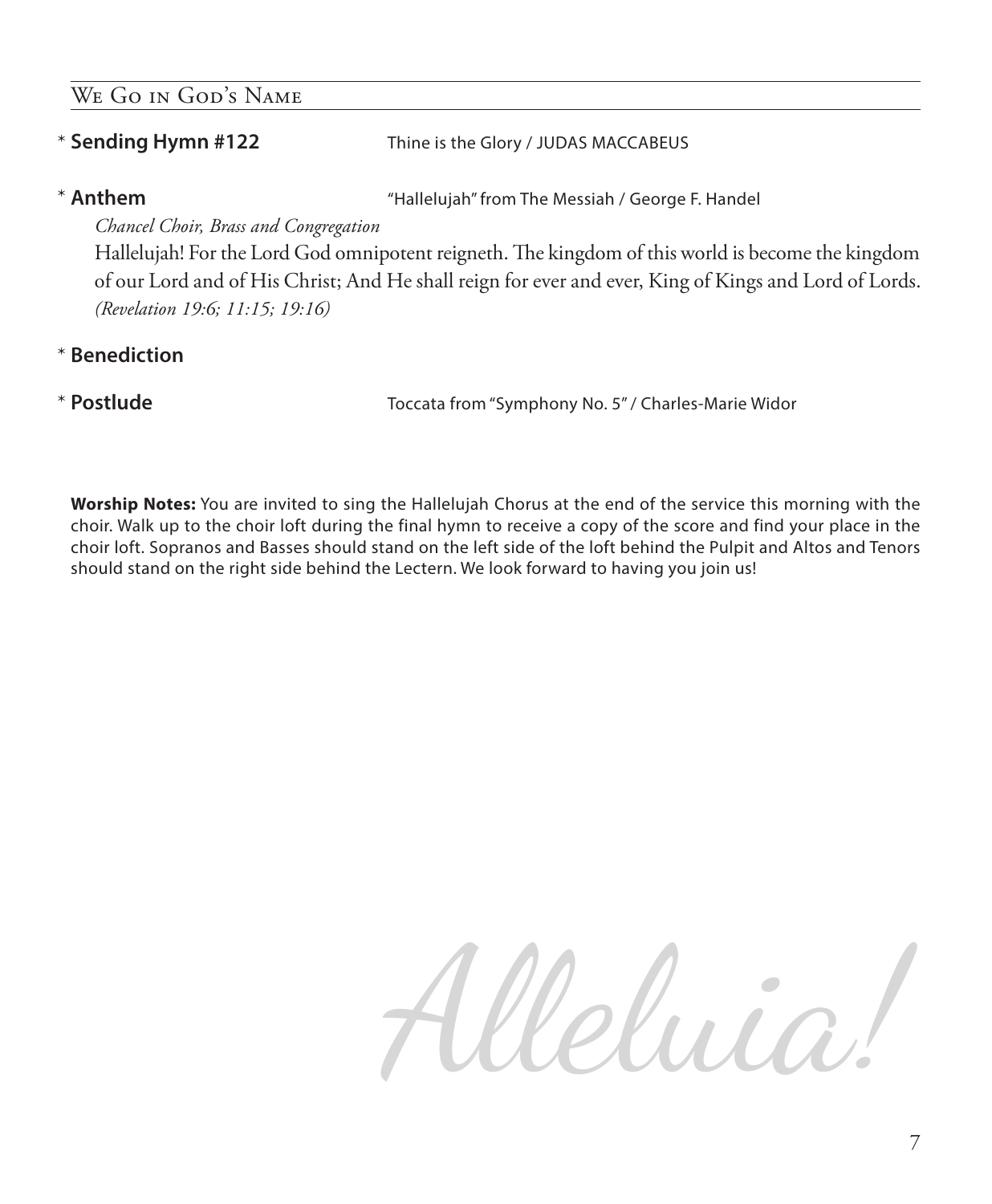## KNOW

**Make Plans:** May 5 is the SLPW Spring Gathering Potluck! Contact Ellen Womack, Moderator, epwomack@bellsouth.net; 770-913-0314.

**Friday Morning Men's Bible Study:** join us every Fri. for fellowship and Bible study from 6:40-8 a.m. in the Parlor with Dave Elkins.

**Adult Sunday School ~ 9:30-10:30 a.m.**

**Contact:** Shannon Dill, shannondill@slpres.org; 770-393-1424 ext. 229.

**Easter Sunday, 9:30 a.m. - 10:15 a.m.:** join us in the Chapel for the final lesson from the book, *God's Gift of Life*. In "A Reading of the Will," Pastor Fred Craddock discusses how a 'reading of the will' takes place in worship every Sunday morning as Christians hear again and again the good news that they are included and that they are blessed. All are welcome!

### **News from SPLASH! Children's Ministries**

**Contact:** Catherine Anne Thomas, cathomas@slpres. org, 770-393-1424 ext. 228.

**VBS "Weird Animals," is June 9-12.** Campers and volunteers should register online: www.slpres.org.

**Children's Ministries Sunday is May 11.** Our theme is "So Good To Me;" we'd like each child to submit an original creation (drawing, painting, collage) showing at least one way that God is good to YOU! Leave drawings in the marked box in Sheppard Hall and they will be displayed in the galleries throughout the church.

**Cursillo Weekend is scheduled for May 1-4,** at the Pinnacle Retreat Center in Clayton, GA. The Georgia Presbyterian Cursillo website (www. georgiapresbyteriancursillo.com) has more info about the weekend and the registration form. Contact Debi (debi.elkins@att.net) or Dave Elkins (d.elkins@ att.net) at 770-458-6415 with any questions.

### **Youth Connection (SLYC)**

**SLYC Contact:** Phil Brown, philbrown@slpres.org; 770-393-1424 ext. 238.

**Easter:** No Sunday School or Youth Group today.

Next Sunday (Apr. 27): 12:30 - 2:30 p.m., come help spread mulch around the church. Bring a pitch fork and wheelbarrow if you have one. Lunch will be provided; let Phil know if you are coming.

## **From the Choir Loft**

**Contact:** Clair Maxwell (clairmaxwell@slpres.org or 770-393-1424 ext. 227).

**The reservation deadline is MONDAY for Chastain @ St. Luke's**. This annual concert is Sun., Apr. 27 at 6 p.m. in the Great Hall. Contact Liz Catlett, lizcatlett@slpres.org, at the church office. Bring your own food and beverages and be creative in decorating your table. There is no charge for child care, but you need to sign up when you reserve your spot. See you there!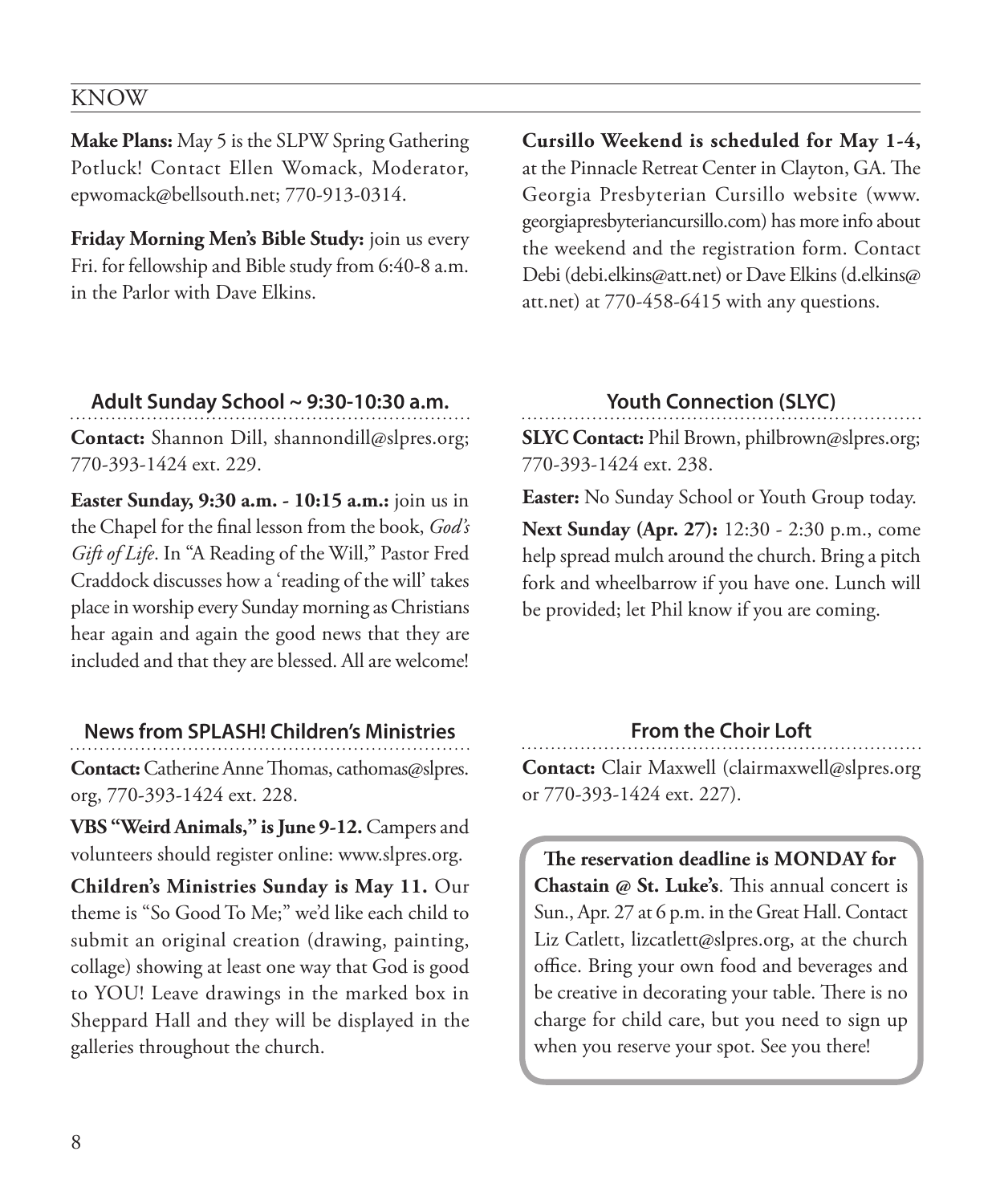## SHARE

**You can give flowers** for a Sunday worship service in memory or in honor of someone or for a special event. Sign up on the main lobby bulletin board; cost is \$80. Questions? Call Celeste Fischer, 404- 434-8099 or Faye Cashwell, 770-409-1960.

**Christian Music Zumba** resumes this Thursday, Apr. 24, and continues through May 29. 8:00-9:00 p.m. Contact Chris Wallace: clw7324@ comcast.net or 770-395-7324.

**Curious about Tai Chi?** It's lots of fun and great for improving muscle strength, flexibility and balance. Join Sam Evans and friends Tues. or Thurs. at 12:30.

**Marriage Enrichment Group (MEG)** meets tonight, April 13, from 5-6:30 p.m. in the Finch Room (203). The next meeting is **May 18**. Contact Kimey and Mark Reed: kimeyreed@gmail.com or 404-441-8614.

**Red Rose Reception:** If you welcomed a new member into your family in 2013, via birth or adoption, we want to celebrate! Watch your inbox for an Evite from the Special Life Events team inviting you to celebrate with punch and treats in the Parlor on **April 27 at 12:15 p.m**. For more info, contact Taylor Vivian, Matt Biggerstaff or Michelle Vail.

**OWLS (Older, Wiser, Loving Seniors):** Join us on Tues. April 22 at 11:30 a.m. for lunch and a lecture by Connie Sutherland from the Marietta Gone With The Wind Museum. She will share Margaret Mitchell's story from child playwright to Pulitzer Prize-winning author. You'll leave with a renewed appreciation for a little piece of history known as *Gone With The Wind.* See you there!

### **Summer Camp Preview!**

Join us this Summer as we explore new adventures while continuing our traditions!

**May 27 - May 30**  Down Under: Adventures in Australia *from Camp Little Saints*

**June 9 - June 12**  Weird Animals Vacation Bible School

**June 2 - June 5**  Adventures in Art *from Camp Little Saints*

**July 28 - August 2**  Act Up! and the Missoula Children's Theatre Camp presents "The Pied Piper"

Visit our website, www.slpres.org for more information on the above camps. 

**June 15 - June 20:** Expressions in Motion Dance & Arts Camps (eimdance.com/summer\_camp)

**SporTots** at St. Luke's for the following weeks (sportots.com/slpres/):

| June 23 - 27   | June 30 - July 2 |
|----------------|------------------|
| July 7 - 11    | July 14 - 18     |
| August 4 - 8   | August 11 - 15   |
| August 18 - 22 | August 25 - 28   |

Also, check out the Summer Camp schedule for Calvin Center at www.calvincenter.org.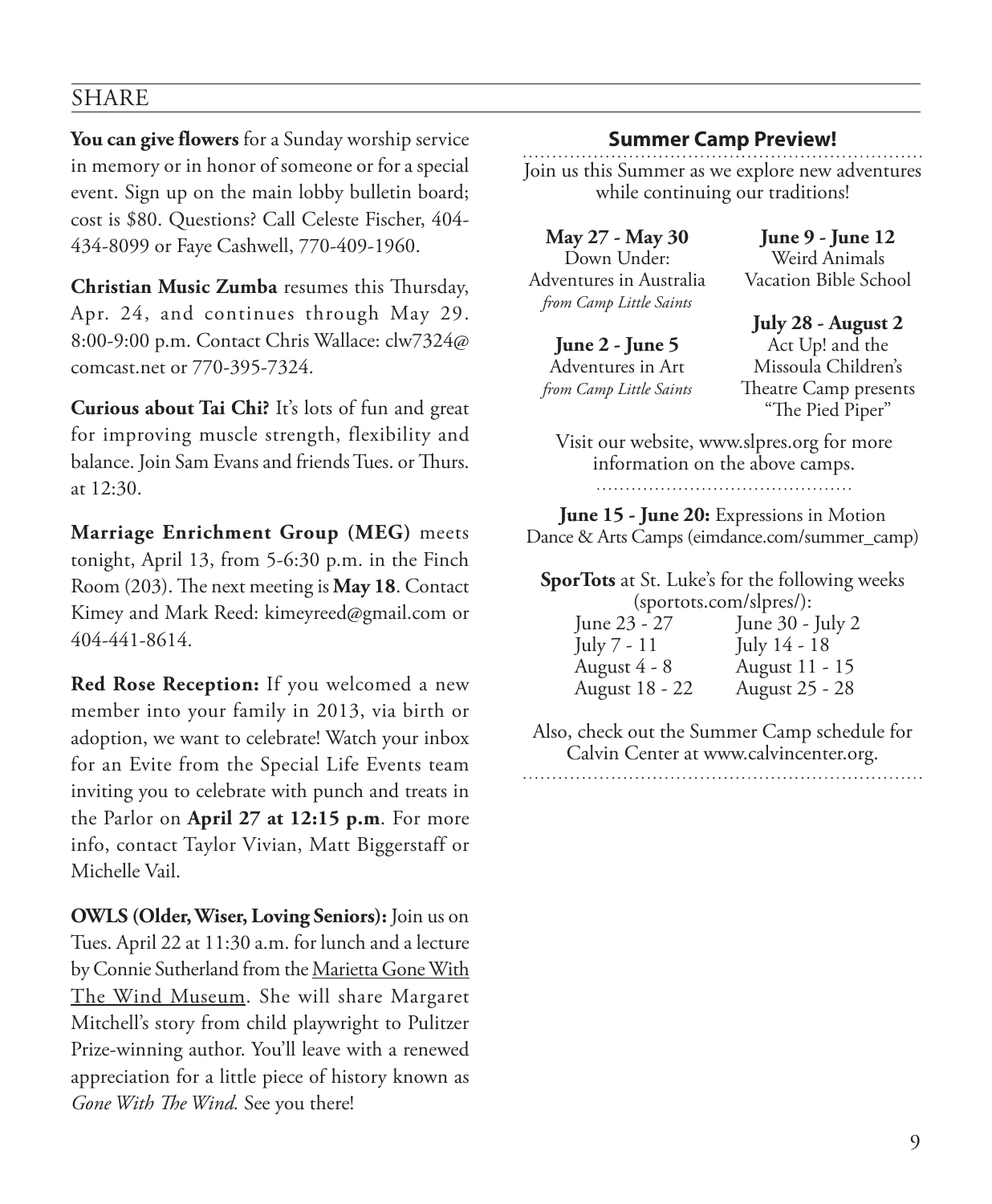## SERVE

### **Summer Missions**

**Mission trip to Merida, Mexico,** with Acción Ministries (friendsofaccion.org), June 14-21: We will start this first year with a team of 20 people who are committed to being very flexible and willing to shape our involvement with Acción. Adults, college and high school students, and middle-schoolers accompanied by a parent are welcome. Our mission will primarily be house building. Please contact Shannon Dill (shannondill@slpres.org) if you are interested in learning more!

**Mission Trip to Guatemala:** We are planning mission trips for this summer with our partners at AIR-Guatemala. Individuals are welcome any Sat. to Sat., from May 25-July 6. You must be over 18. For more info, contact Anne Hallum at ahallum@ stetson.edu. Anne and AIR staff members will meet you at the airport and handle every detail of an unforgettable week!

**Mission Trip to Thornwell:** St. Luke's is planning another Summer Mission Trip to Thornwell Home for Children, July 17-19. Thornwell (www.thornwell. org.) is in Clinton, SC. The trip is open to missionaries of all ages and there will be a variety of work to do. Missionaries are responsible for a \$50 registration fee, two nights at a hotel and a couple of meals; the total cost per person should not exceed \$200. Participating youth will have most of their expenses covered by Tartan Trot proceeds. This is a great way to serve, learn and grow in faith without going too far from home. Contact Mary Martin: mary.martin@ nsn.com, 404-345-8597.

Our **2014 Habitat for Humanity** build is underway, Saturdays through May 17! Contact Daryl Moore: (cell)404-993-6203; ddmoore@yahoo.com. Everyone 16 and older is encouraged to volunteer. Sign up online: http://goo.gl/mOEtlx.

**Helping Hands:** Could you use your time and talent to assist someone in the congregation? This ministry matches short term or emergent needs with available resources. Examples are setting up a computer, driving a member to an appointment, helping change light bulbs. Contact Billy Martin, billybeer214@ yahoo.com or 770-441-0373. If you need the Helping Hands team, contact your Deacon.

**Serve your church with your smile!** There is a need for those willing to serve as ushers or greeters:

 Greeters greet members and guests as they come in through the lobby and narthex. (This is a great thing to do as a family!) Sign up to be a greeter at http://bit.ly/slpcgreet2

 Ushers greet everyone, pass out bulletins, take up the offering, direct congregants during communion, and tidy up after worship.

Questions? Contact John Tienken, 770-394-1104, tienkenj@gmail.com.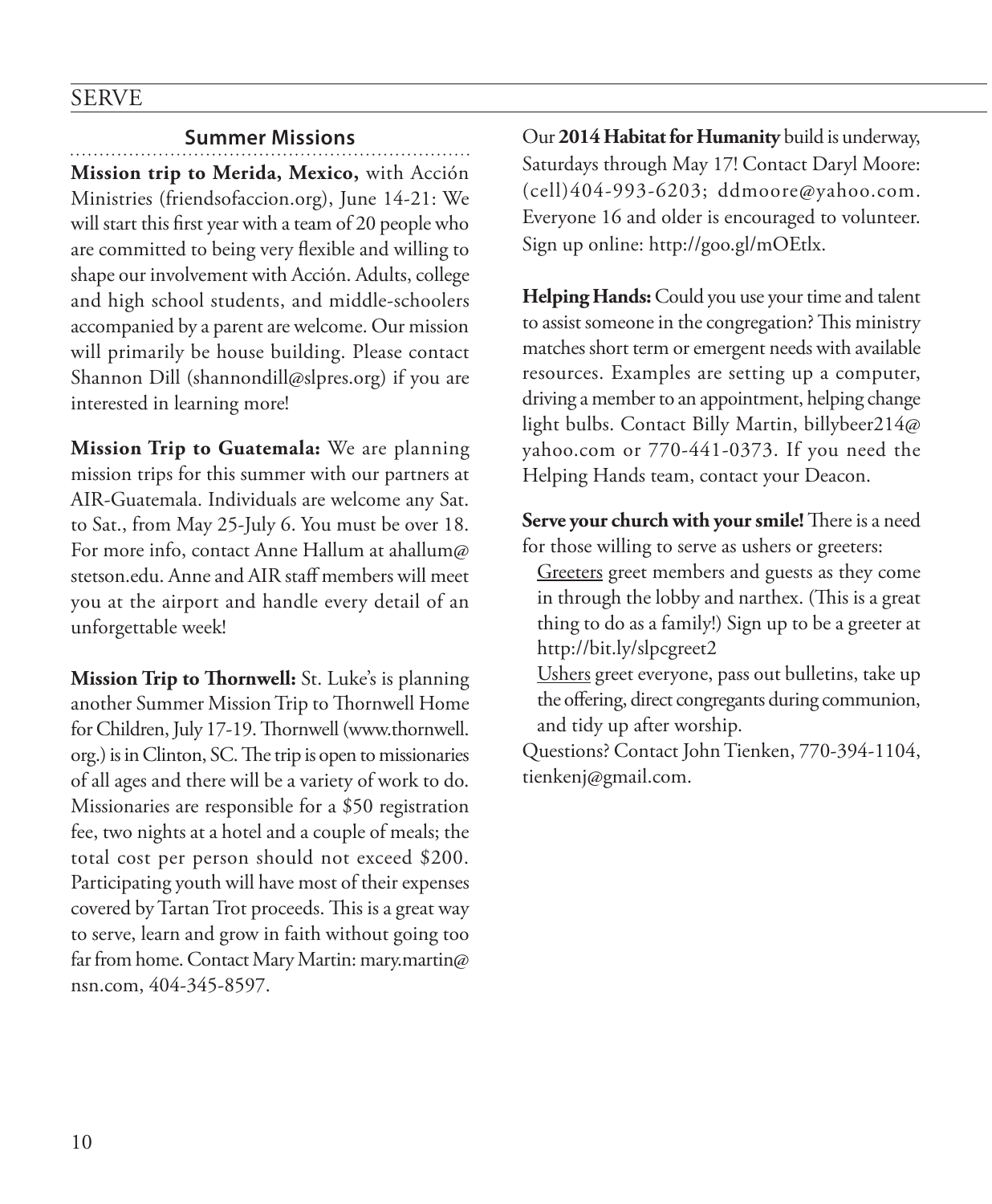**R.O.C.K. (Reaching Out Through Crocheting & Knitting):** Every Wed., 10 a.m. - noon in the Parlor. Men and women of any age and skill level are welcome to join us in making prayer shawls, layette sets, blankets, etc. for outreach projects.

**Prayer Ministry:** Our St. Luke's Prayer Ministry Team is involved in intercessory prayer (praying on behalf of others). If you would like to become a part of the Prayer Ministry Team, contact Paula Barbin, barbin@fulton.K12.ga.us or 678-297-9877.

Get together for breakfast here at St. Luke's every Sunday morning and welcome folks as they arrive. If you and your friends could furnish a continental breakfast, we will be glad to reimburse you. Please sign up on http://bit.ly/slpcbrkfst or contact Jay Burton, jburton@mfllaw.com.

**Buy Some, Share One:** You can support local food pantries by buying an extra non-perishable item every time you go to the grocery store, and placing your donation in the carts in the main lobby. We alternate our donations monthly to the Interfaith Outreach Home (IOH) and Community Assistance Center (CAC). Your donations make a big difference!

**A new ministry:** St. Luke's is a loving and caring church that feels like home to those who participate in the many ministries and programs offered here. However, there are times when a member may become less active at church, and then they find it difficult to reengage. Whatever the circumstances, we want everyone to know that the door is always open! In the coming weeks, we will offer a four session training program to equip active members for this ministry. Please contact Shannon Dill (shannondill@slpres.org) or Jim Giesler (jfgielser@ comcast.net).

**Looking for a great way to serve your church family?** St. Luke's Meal Ministry provides meals for families or individuals who are recovering from a recent surgery or illness, suffering from the loss of a loved one, or celebrating the birth or adoption of a new baby. If you are interested in delivering a meal to a congregation member or would like more information, please contact Krissy Williams at bkcook71@yahoo.com.

**Share a Dinner:** St. Luke's provides dinner on the fourth Sunday of the month for 26 homeless men at Journey Night Shelter (formerly Druid Hills). Please sign up on the lobby bulletin board or call Al Bridges at 770-394-6581. **Volunteers still needed for May 25, June 27, and July 27.**